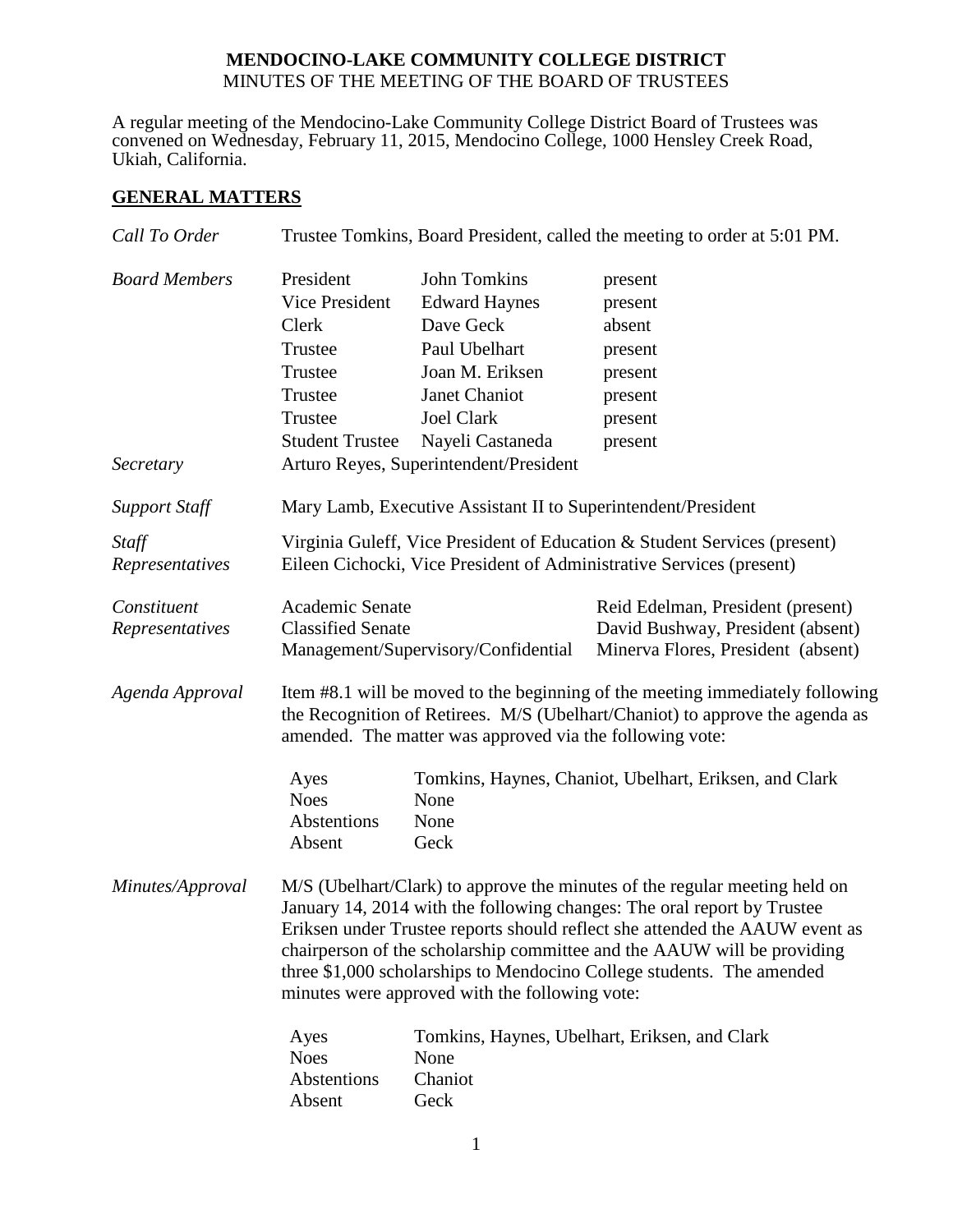*Recognition of Retiree* The Board recognized Johnny Smith for his service with the presentation of a plaque recognizing his 25 years with the District. Mr. Smith spoke briefly of his time with the District and his fondest memories. *Soccer Program Update* Head Soccer Coach Shane Huff addressed the Board regarding the many accomplishments of the men's and women's soccer programs. Also in attendance were several members of the men's and women's soccer teams who were recognized for not only their athletic abilities, but their academic achievements as well. Coach Huff applauded the members of the men's team who in their first year of existence were able to compete in the playoff level of our league which is a huge accomplishment for a newly established program. Coach Huff also recognized the continued excellence of the women's team both on and off the field. In particular he mentioned several players who have either been offered or have already accepted offers to play at the next level. He also mentioned this year's women's team has been selected as a Scholar Team recipient by the CCCAA which is an award that emphasizes the academic achievement of all of the members of a specific team. **CLOSED SESSION** The Board adjourned to Closed Session at 5:21 PM. Board President Tomkins announced that items 2.1 Conference with real property negotiator, 2.2 Collective Bargaining/Meet and Confer, 2.3 Conference with Legal Counsel, 2.4 Public Employee Discipline/Dismissal/Release and 2.5 Public Employee Performance Evaluation will be discussed. The Board returned to open session at 6:18 PM with Board President Tomkins reporting no action taken on the items discussed in closed session. *Public Comments* Chief negotiator Bart Rawlinson of the MCFT bargaining unit read a statement in response to the accreditation update portion of the Superintendent/President's monthly board report where recommendation #3 was mentioned. Professor Rawlinson emphasized that MCFT has already agreed, tentatively, to including SLOs in faculty evaluations. Professor Rawlinson requested a copy of his statement be entered into the record. **PRESIDENT'S REPORT** A written report was submitted by Superintendent/President Reyes. The following was offered in addition: • Superintendent/President Reyes thanked the Board for their work during the afternoon workshop with Pam Fisher and their willingness to make her visit a productive one.

#### **CONSENT AGENDA**

M/S (Clark/Chaniot) RESOLVED, That the Mendocino-Lake Community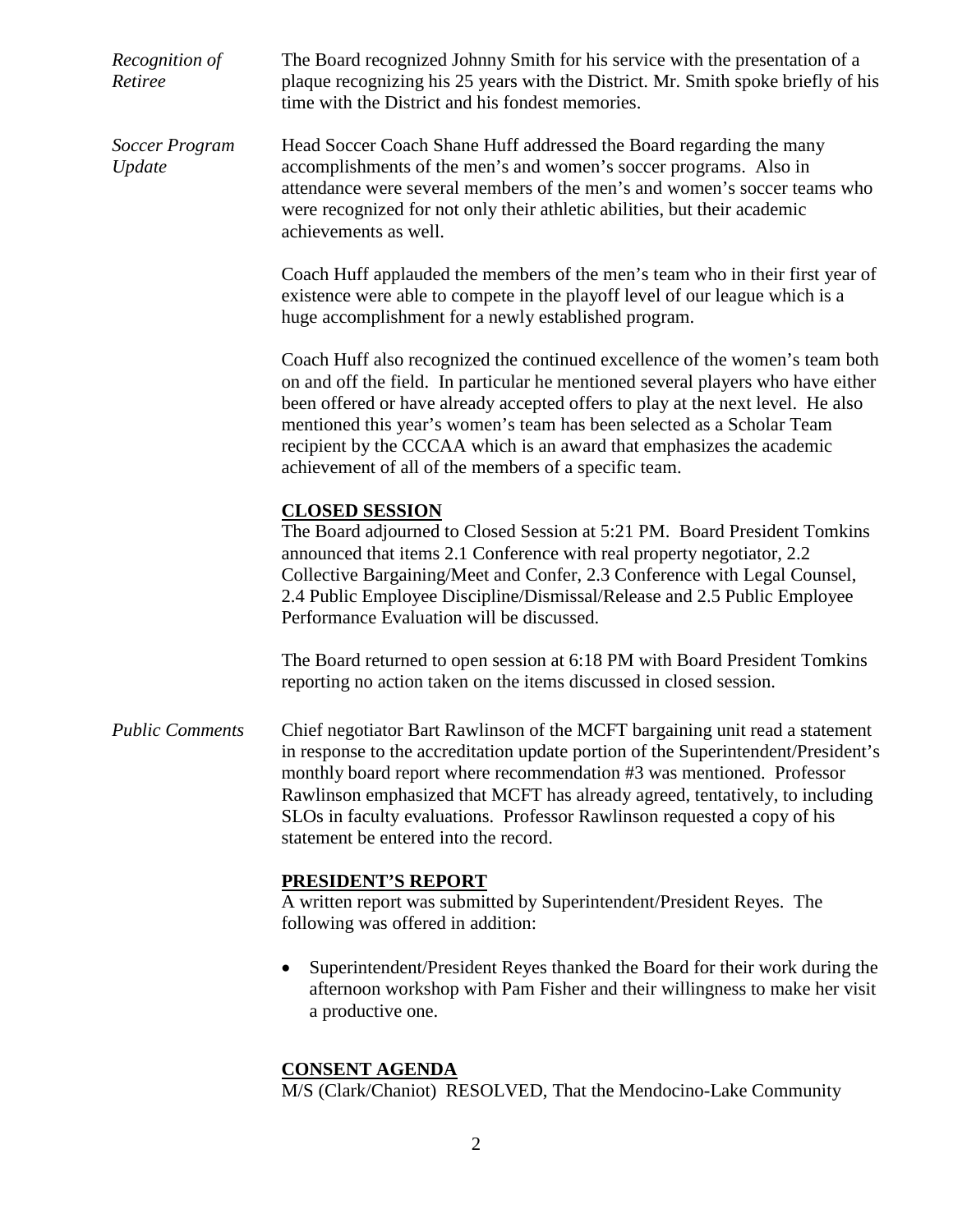College District Board of Trustees does hereby approve the Consent Agenda as submitted with the following vote:

|                                                                                         | Ayes<br><b>Noes</b><br>Abstentions<br>Absent                                                                                                                                                                       | Tomkins, Haynes, Chaniot, Ubelhart, Eriksen, and Clark<br>None<br>None<br>Geck                                                                                                                                              |  |
|-----------------------------------------------------------------------------------------|--------------------------------------------------------------------------------------------------------------------------------------------------------------------------------------------------------------------|-----------------------------------------------------------------------------------------------------------------------------------------------------------------------------------------------------------------------------|--|
|                                                                                         |                                                                                                                                                                                                                    | Items with an asterisk * were approved by one motion as the Consent Agenda.                                                                                                                                                 |  |
| $Employment -$<br>Short-Term<br>Employees                                               | <b>Personnel</b><br>*RESOLVED, That the Mendocino-Lake Community College District Board of<br>Trustees does hereby ratify the employment of the short-term employees as<br>submitted and presented at the meeting. |                                                                                                                                                                                                                             |  |
| Employment – Part<br>Time Faculty                                                       | *RESOLVED, That the Mendocino-Lake Community College District Board of<br>Trustees does hereby approve the employment of the part-time faculty as<br>submitted and presented at the meeting.                       |                                                                                                                                                                                                                             |  |
| Volunteers                                                                              | *RESOLVED, That the Mendocino-Lake Community College District Board of<br>Trustees does hereby approve the list of Volunteers as submitted and presented<br>at the meeting.                                        |                                                                                                                                                                                                                             |  |
| Fiscal Report as of<br>December 31, 2014                                                | <b>Other Items</b><br>*RESOLVED, That the Mendocino-Lake Community College District Board of<br>Trustees does hereby accept the fiscal report as submitted.                                                        |                                                                                                                                                                                                                             |  |
| Donation of<br>Automobile                                                               | *RESOLVED, That the Mendocino-Lake Community College District Board of<br>Trustees does hereby accept the automobile donated by Jon Shippey as<br>presented.                                                       |                                                                                                                                                                                                                             |  |
| Quarterly Fiscal<br>Status Report-AB<br>2910                                            | <b>ACTION ITEMS</b><br>Ayes<br><b>Noes</b><br>Abstentions<br>Absent                                                                                                                                                | M/S (Haynes/Ubelhart) to accept the report as submitted and presented at the<br>meeting. The motion was approved with the following vote:<br>Tomkins, Haynes, Chaniot, Ubelhart, Eriksen, and Clark<br>None<br>None<br>Geck |  |
| <b>Support of Changes</b><br>to Community<br>College Funding to<br>Include Differential | M/S (Chaniot/Clark) RESOLVED, That the Mendocino-Lake Community<br>College District Board of Trustees does hereby adopt resolution 02-15-01 as<br>presented with the following vote:                               |                                                                                                                                                                                                                             |  |
| <b>Funding for High</b><br>Cost Career<br><b>Technical Education</b><br>Programs        | Ayes<br><b>Noes</b><br>Abstentions<br>Absent                                                                                                                                                                       | Tomkins, Haynes, Chaniot, Ubelhart, Eriksen, and Clark<br>None<br>None<br>Geck                                                                                                                                              |  |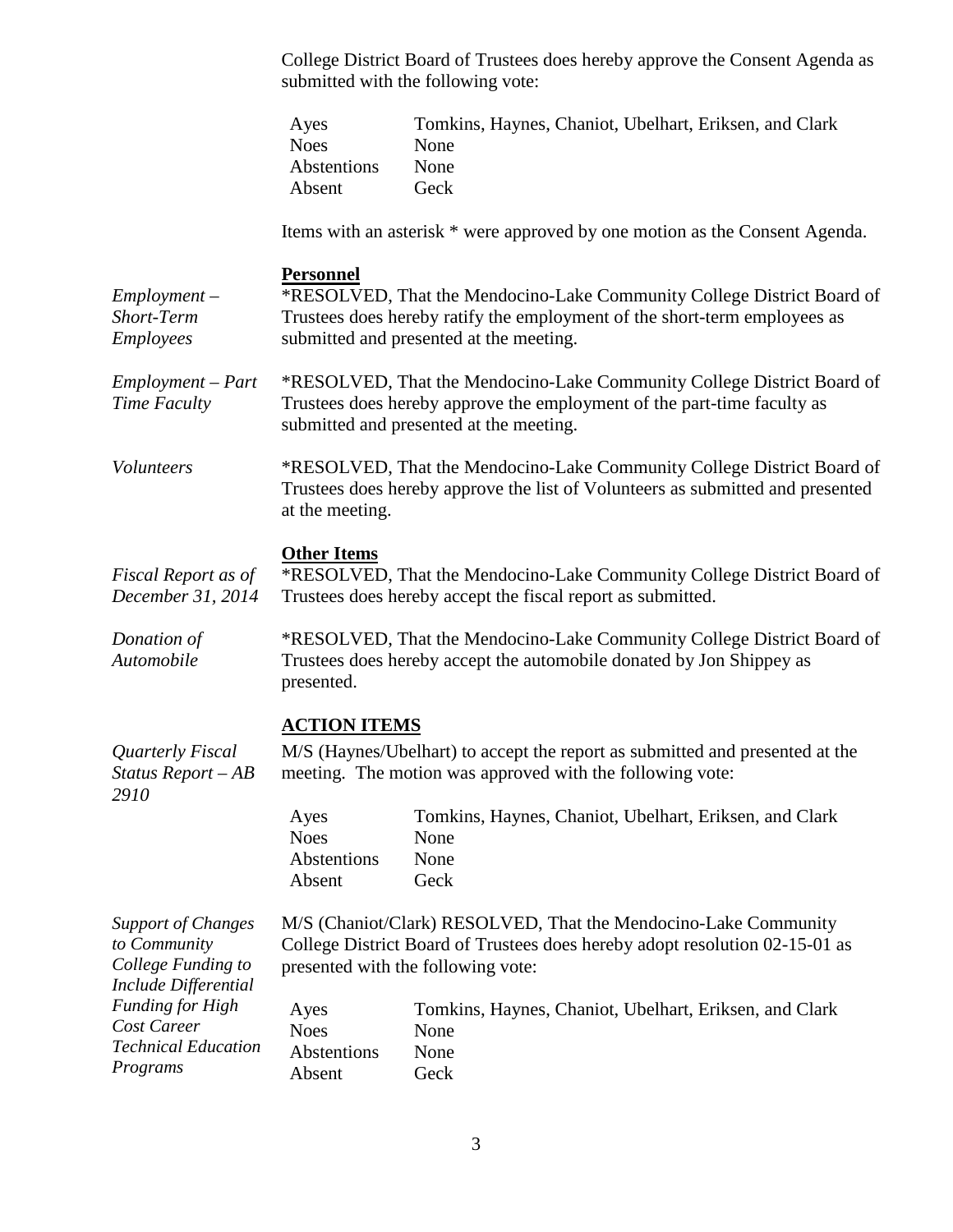| Signature<br>Authorization for<br>the Interim Director                         | M/S (Ubelhart/Eriksen) RESOLVED, That the Mendocino-Lake Community<br>College District Board of Trustees does hereby adopt resolution 02-15-02 as<br>presented with the following vote:                                                                                                                                                                                                                                                      |                                                                                |  |  |
|--------------------------------------------------------------------------------|----------------------------------------------------------------------------------------------------------------------------------------------------------------------------------------------------------------------------------------------------------------------------------------------------------------------------------------------------------------------------------------------------------------------------------------------|--------------------------------------------------------------------------------|--|--|
| of Human<br>Resources                                                          | Ayes<br><b>Noes</b><br>Abstentions<br>Absent                                                                                                                                                                                                                                                                                                                                                                                                 | Tomkins, Haynes, Chaniot, Ubelhart, Eriksen, and Clark<br>None<br>None<br>Geck |  |  |
| California<br>Community College<br>Trustees (CCCT)<br><b>Board Nominations</b> | M/S (Eriksen/Clark) RESOLVED, That the Mendocino-Lake Community<br>College District Board of Trustees does hereby nominate Board Trustee<br>Chaniot as a candidate for a position on the CCCT Board with the following<br>vote:                                                                                                                                                                                                              |                                                                                |  |  |
|                                                                                | Ayes<br><b>Noes</b><br>Abstentions<br>Absent                                                                                                                                                                                                                                                                                                                                                                                                 | Tomkins, Haynes, Ubelhart, Eriksen, and Clark<br>None<br>Chaniot<br>Geck       |  |  |
| <b>Board Policy</b><br>Revisions - Second<br>Reading                           | Prior to discussion of the policy revisions presented, Trustee Clark requested<br>the board to direct that the changes necessary to Administrative Procedure<br>212.1 (Evaluation Procedure Superintendent/President) and Administrative<br>Procedure 215.1 (Trustee Self-Evaluation Process) begin immediately in order<br>for those events to take place in the proper timeframe of the yearly cycle. The<br>board agreed to this request. |                                                                                |  |  |
|                                                                                | After discussion regarding the policies presented for approval, it was decided to<br>postpone approval of Board Policy 2715 pending further review of the last two<br>paragraphs of the policy.                                                                                                                                                                                                                                              |                                                                                |  |  |
|                                                                                | M/S (Clark/Haynes) RESOLVED, That the Mendocino-Lake Community<br>College District Board of Trustees does hereby approve the revision to Board<br>Policy 1200, Board Policy 2200, Board Policy 3200 and Board Policy 3350 by<br>the following vote:                                                                                                                                                                                          |                                                                                |  |  |
|                                                                                | Ayes<br><b>Noes</b><br>Abstentions<br>Absent                                                                                                                                                                                                                                                                                                                                                                                                 | Tomkins, Haynes, Chaniot, Ubelhart, Eriksen, and Clark<br>None<br>None<br>Geck |  |  |
| 2014-15 Student<br>Achievement<br><b>Standards</b>                             | M/S (Clark/Chaniot) RESOLVED, That the Mendocino-Lake Community<br>College District Board of Trustees does accept the Student Achievement<br>Standards as presented with the following vote:                                                                                                                                                                                                                                                 |                                                                                |  |  |
|                                                                                | Ayes<br><b>Noes</b><br>Abstentions<br>Absent                                                                                                                                                                                                                                                                                                                                                                                                 | Tomkins, Haynes, Chaniot, Ubelhart, Eriksen, and Clark<br>None<br>None<br>Geck |  |  |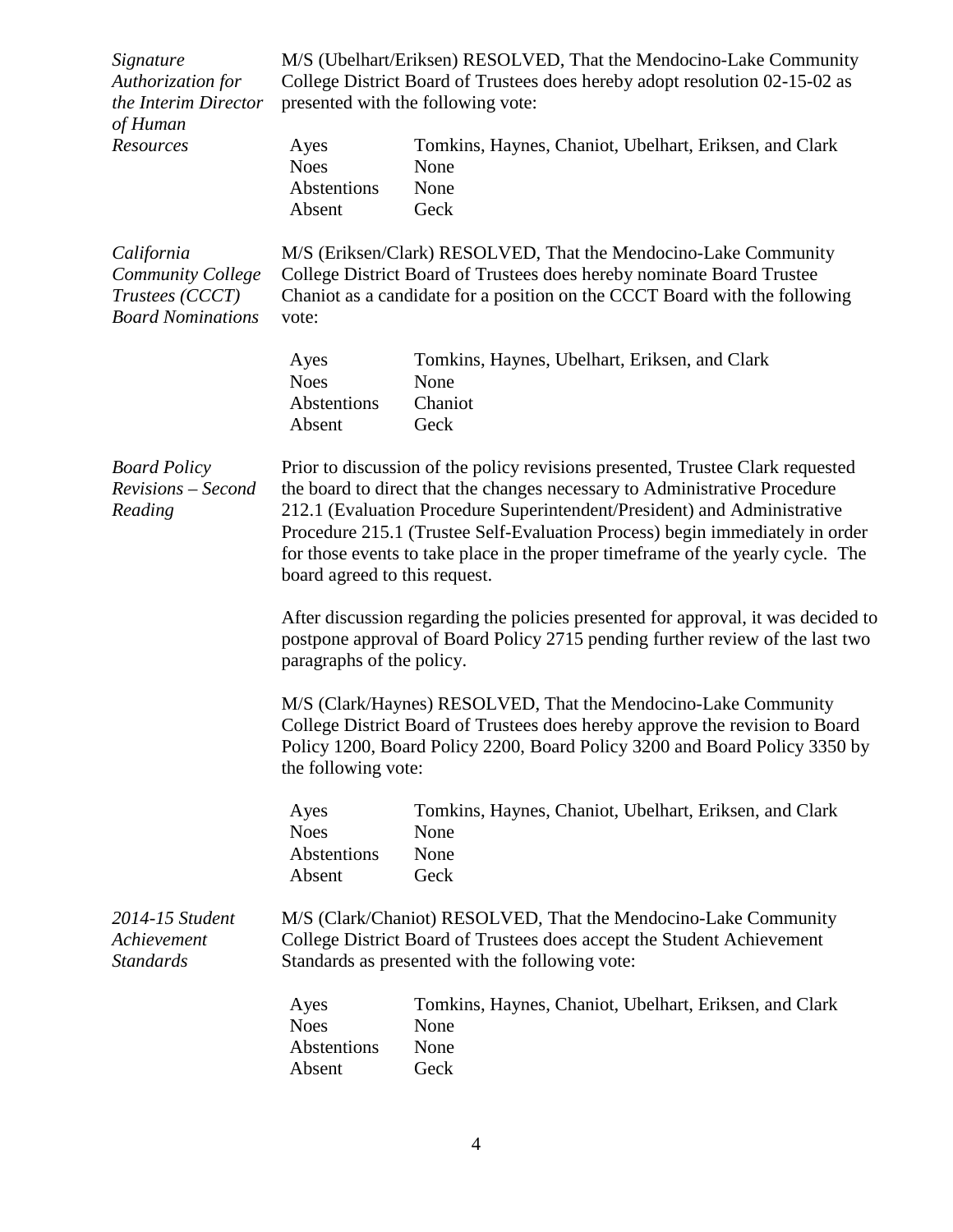# **INFORMATIONAL REPORTS**

| <b>Education</b> and<br><b>Student Services</b> | <u>INFUKMATIUNAL KEPUKTS</u><br>A written report was submitted by Virginia Guleff, Vice President of Education<br>and Student Services. The following was offered in addition:                                                                                                                                                                        |  |  |  |  |
|-------------------------------------------------|-------------------------------------------------------------------------------------------------------------------------------------------------------------------------------------------------------------------------------------------------------------------------------------------------------------------------------------------------------|--|--|--|--|
| Report                                          | As the semester continues, we are in the process of working on many<br>important items including Enrollment Management Plan and the<br>Educational Master Plan. She thanked the many participants involved in all<br>of this important work.                                                                                                          |  |  |  |  |
| Administrative<br>Services Report               | A written report was submitted by Eileen Cichocki, Vice President of<br>Administrative Services. The following was offered in addition:                                                                                                                                                                                                               |  |  |  |  |
|                                                 | When asked about the college website, the members of the Board were<br>assured we are working diligently on the project and are hoping to have a<br>high quality product in place in the near future. While this has been a very<br>long process, we are working to assure everything is correct to the best of<br>our knowledge prior to its launch. |  |  |  |  |
| Measure W Bond<br>Report                        | Board member comments included their thanks to everyone who<br>$\bullet$<br>participated in completing the many projects covered under the Measure W<br>Bond Initiative.                                                                                                                                                                              |  |  |  |  |
| Mendocino College<br>Foundation, Inc.           | A written report was submitted by Katie Fairbairn, Executive Director of the<br>Mendocino College Foundation, Inc. The following was offered in addition:                                                                                                                                                                                             |  |  |  |  |
|                                                 | Scholarship time is upon us and members of the Board were reminded to<br>get their Adopt A Fifth-Grader donations submitted to the Foundation<br>Office.                                                                                                                                                                                              |  |  |  |  |
| <b>Constituents Group</b>                       | <b>Academic Senate:</b>                                                                                                                                                                                                                                                                                                                               |  |  |  |  |
| Reports                                         | A written report was submitted by the Academic Senate President Reid<br>Edelman.                                                                                                                                                                                                                                                                      |  |  |  |  |
|                                                 | <b>ASMC:</b>                                                                                                                                                                                                                                                                                                                                          |  |  |  |  |
|                                                 | A written report was submitted by ASMC President Melissa Reynolds. The<br>following was offered in addition by Student Trustee Castaneda:                                                                                                                                                                                                             |  |  |  |  |
|                                                 | The Welcome Week activities at the centers went well. North County<br>Center was more active in the afternoon since the storm had knocked out<br>power and so there was no cooking. Lake Center students and staff<br>members went out for donuts.                                                                                                    |  |  |  |  |
|                                                 | Installation of the Brita water station in the Athletics building has been<br>٠<br>completed and work has begun on the station scheduled for MacMillan                                                                                                                                                                                                |  |  |  |  |
|                                                 | Hall.<br>The business plan for the food panty has been finalized and is now awaiting<br>final approval to be submitted to the Foundation.                                                                                                                                                                                                             |  |  |  |  |
|                                                 | Board members expressed their thanks to those responsible for submitting the                                                                                                                                                                                                                                                                          |  |  |  |  |

5